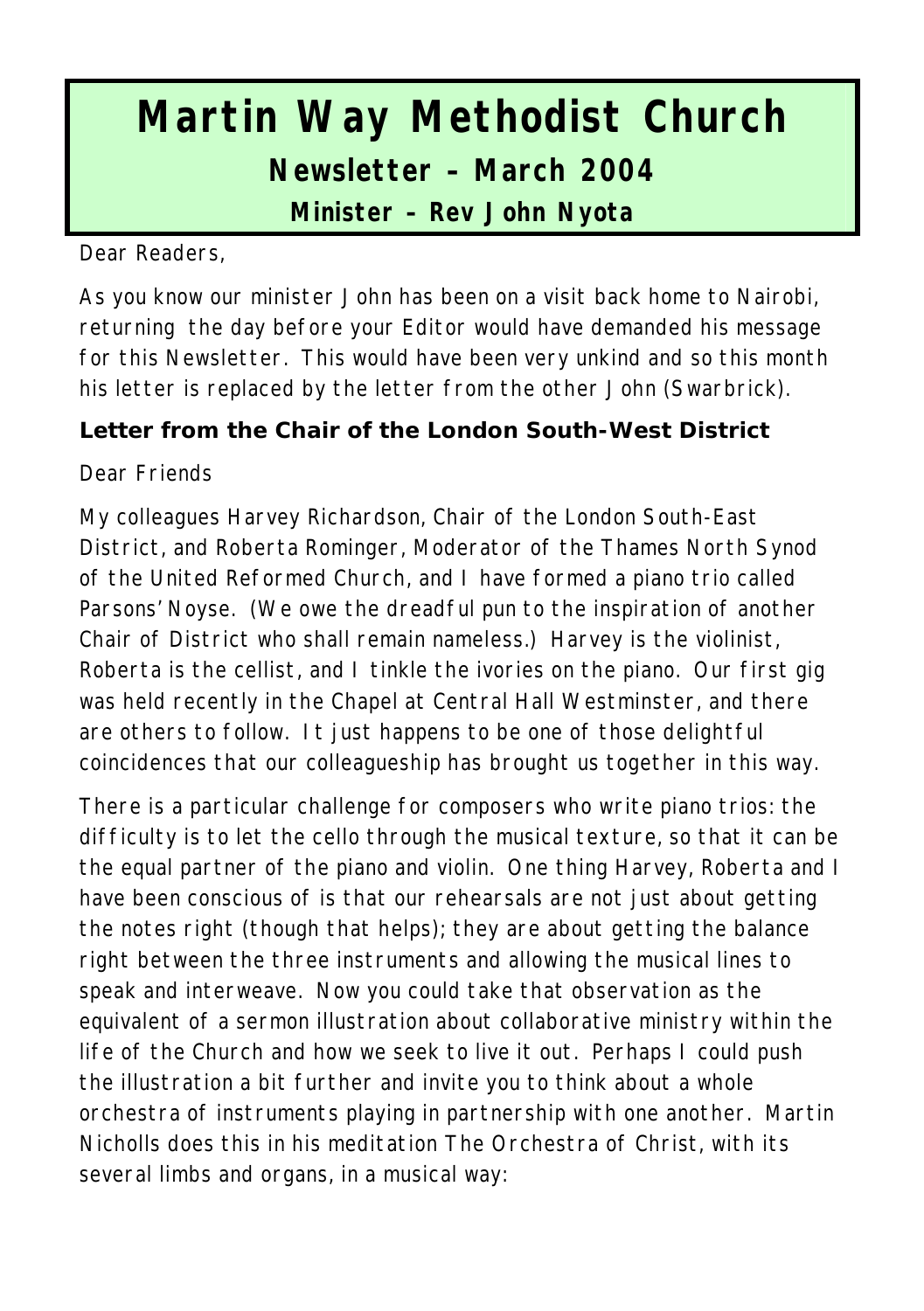Christ is like an Orchestra, which has many musicians; it is still one Orchestra, even though it is made up of the different instruments. In the same way, all of us, whether black or white, male or female wealthy or poor, sharp or flat, have been invited to play in concert. The Orchestra is not made up of only one instrument, but of many instruments:

if the drum was to say,

'Because I am not the violin, I don't belong to the Orchestra', that would not keep it from playing its part in the music; and if the guitar was to say,

'Because I am not a clarinet, I don't belong to the Orchestra', that would not keep it from playing its part in the music.

If the whole Orchestra was made up of bagpipes,

how could it play rock and roll?

And if the whole Orchestra was made up of tambourines, how could it play Beethoven's Ninth?

So, the conductor has put every instrument and musician just where he wants them.

There would not be an Orchestra if it was all one harmonica.

As it is, there are many instruments, but one Orchestra.

So, the trombone cannot say to the triangle,

'I don't need you!'

Nor can the bassoon say to the banjo,

'I don't need you!'

On the contrary, we cannot do without

the parts of the Orchestra that seem weaker,

and those instruments which we think aren't worth very much

(Like the Grade Two recorders)

are the ones we treat with greater care.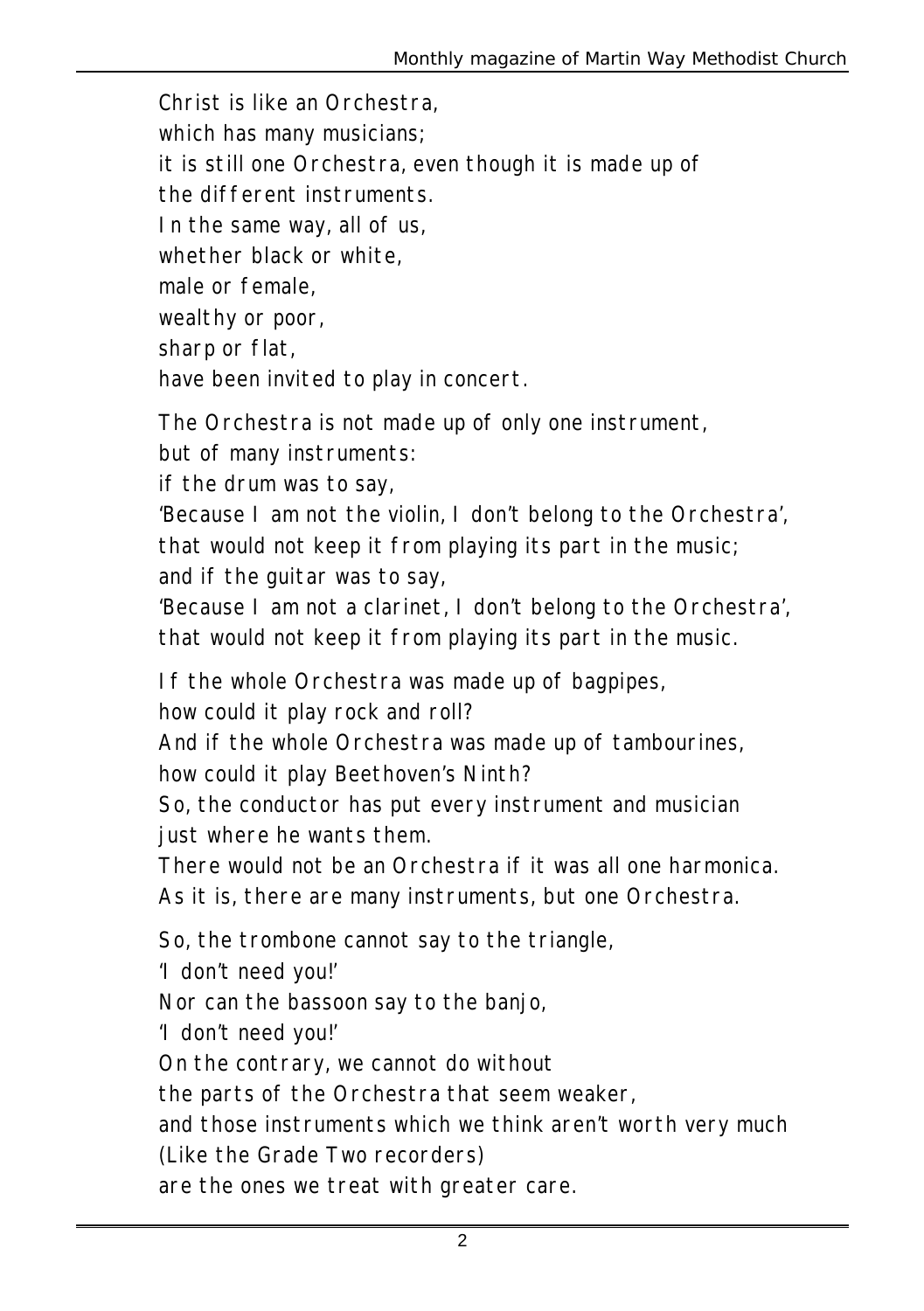God himself has put the Orchestra together so that greater honour is given to those instruments that need it, like the wash-board or Peruvian nose-flute. And there is no discord in the Orchestra, but all the musicians play sensitively, listening to each other.

If one instrument is out of tune, the whole Orchestra suffers. If one instrument plays a beautiful solo, the whole Orchestra shares in the ovation.

All of you are Christ's Orchestra, and each of you has a part to play ... in harmony.

Harvey, Roberta and I decided that we would use our first Parsons' Noyse concert to raise funds for the West-Eastern Divan Orchestra. This was founded by the conductor and pianist Daniel Barenboim and the cultural critic and historian, Edward Said. Barenboim is a Jew born in Argentina; and Said, who died in the autumn of last year, was a Palestinian born into an Anglican family and brought up in Alexandria. It was through their friendship that young Israeli, Arab and German musicians were first brought together in Weimar in 1999 to play in a concert for the 250th anniversary of the birth of the German poet, Goethe. The orchestra took its name from a set of poems Goethe wrote influenced by his encounter with Islam, the West-östlicher Diwan.

The Orchestra played at the Proms in August last year and was the subject of a documentary on Melvyn Bragg's The South Bank Show broadcast just before Christmas. While the news headlines spoke about the collapse of the so-called road map to peace in the Middle East, and on a day when there had been yet another suicide bombing in Israel, two young pianists, Saleem Abboud-Ashkar, a Palestinian, and Shai Wosner, an Israeli, were taking their bows at the Royal Albert Hall with Barenboim after a performance of Mozart's Concerto for Three Pianos; they were holding hands as they acknowledged the enthusiastic applause of a capacity audience for an ovation that lasted for half an hour.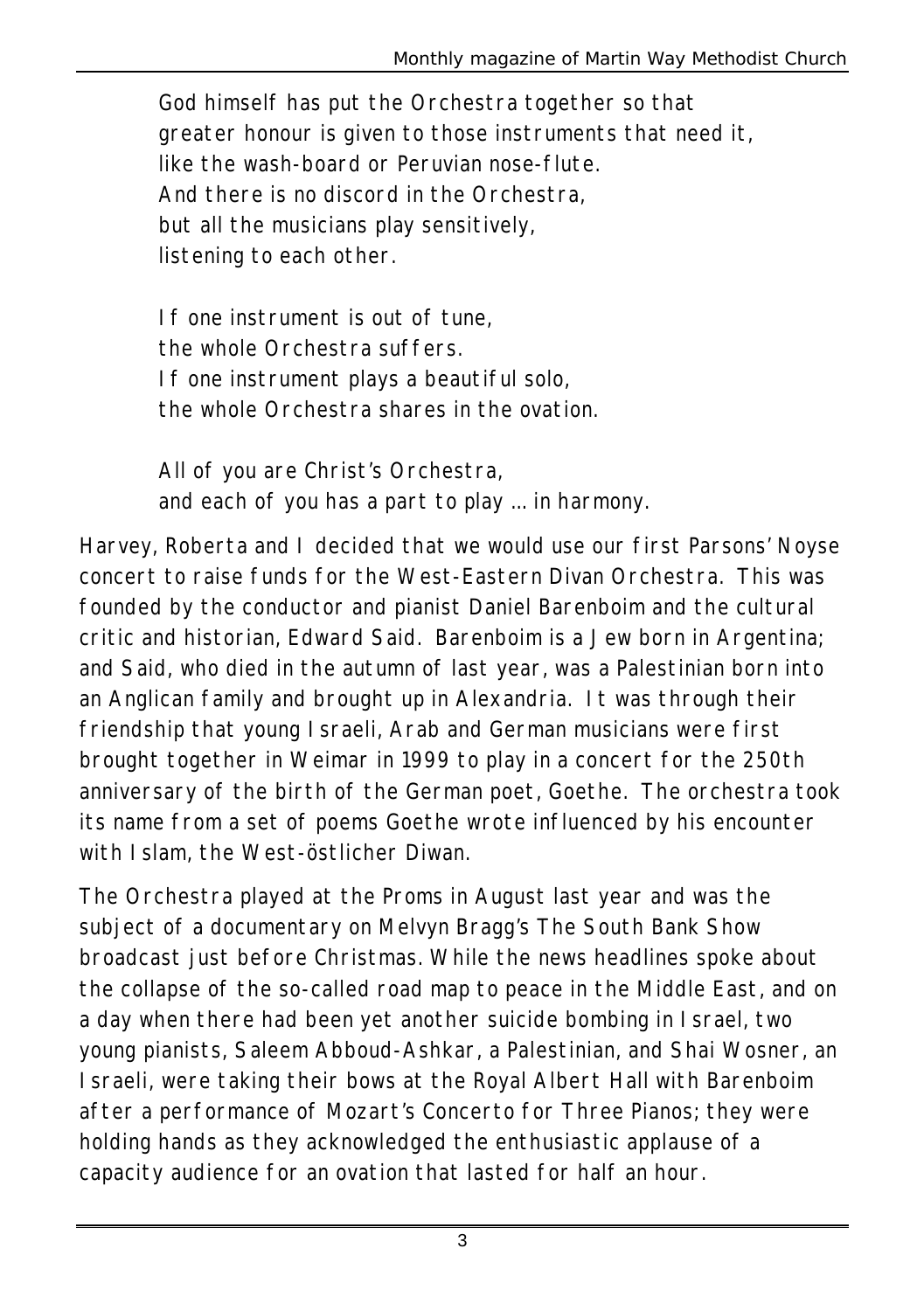What the West-Eastern Divan Orchestra project has been able to achieve is to bring together young musicians who would not otherwise have encountered one another across the divisions of faith and politics in the Middle East. They have discovered a common humanity as well as the joy of what it means to make music together. As Barenboim wrote:

An Arab boy found himself sharing a desk with an Israeli cellist. They were trying to play the same note, to play with the same dynamic, with the same stroke of the bow, with the same sound, the same expression. They were trying to do something together, something about which they both cared, about which they were both passionate. Well, having achieved that one note, they already can't look at each other in the same way, because they have shared a common experience ... I believe if only we can foster this kind of contact, it can only help people feel nearer to each other, that is all.'

As Barenboim acknowledges, the West-Eastern Divan Orchestra is not by itself a solution to the intractable problems of the Middle East, but it is a small sign of what can be achieved with some vision and courage; and perhaps it can help us to reflect on our own performance within Christ's Orchestra and about what it means to be signs of hope and humanity in the world.

> *Best wishes, Yours ever John*

#### **DEREK MASTERS : 1 June 1927 - 12 January 2004**

Derek had been under the weather for some time since he had heart valve surgery, but he very seldom missed a service. His sudden death has saddened his many friends and we will long miss his familiar figure in the pew surrounded by Joan Baker, George Green, Jean Gear and Valerie Currie. He was always there to stand up and welcome those who sat at the front of the church and we shall all remember the warm handshake - and the twinkle in the eye as he greeted us!

Derek was a lovely man with lots of friends. He came to Martin Way Church when as a young boy he and his mother and father moved from Lancashire to London and lived in Park Way. He was a keen musician. His parents were both in the Church choir and Derek sang in the augmented choir for such things as performances of "The Messiah". He loved music

4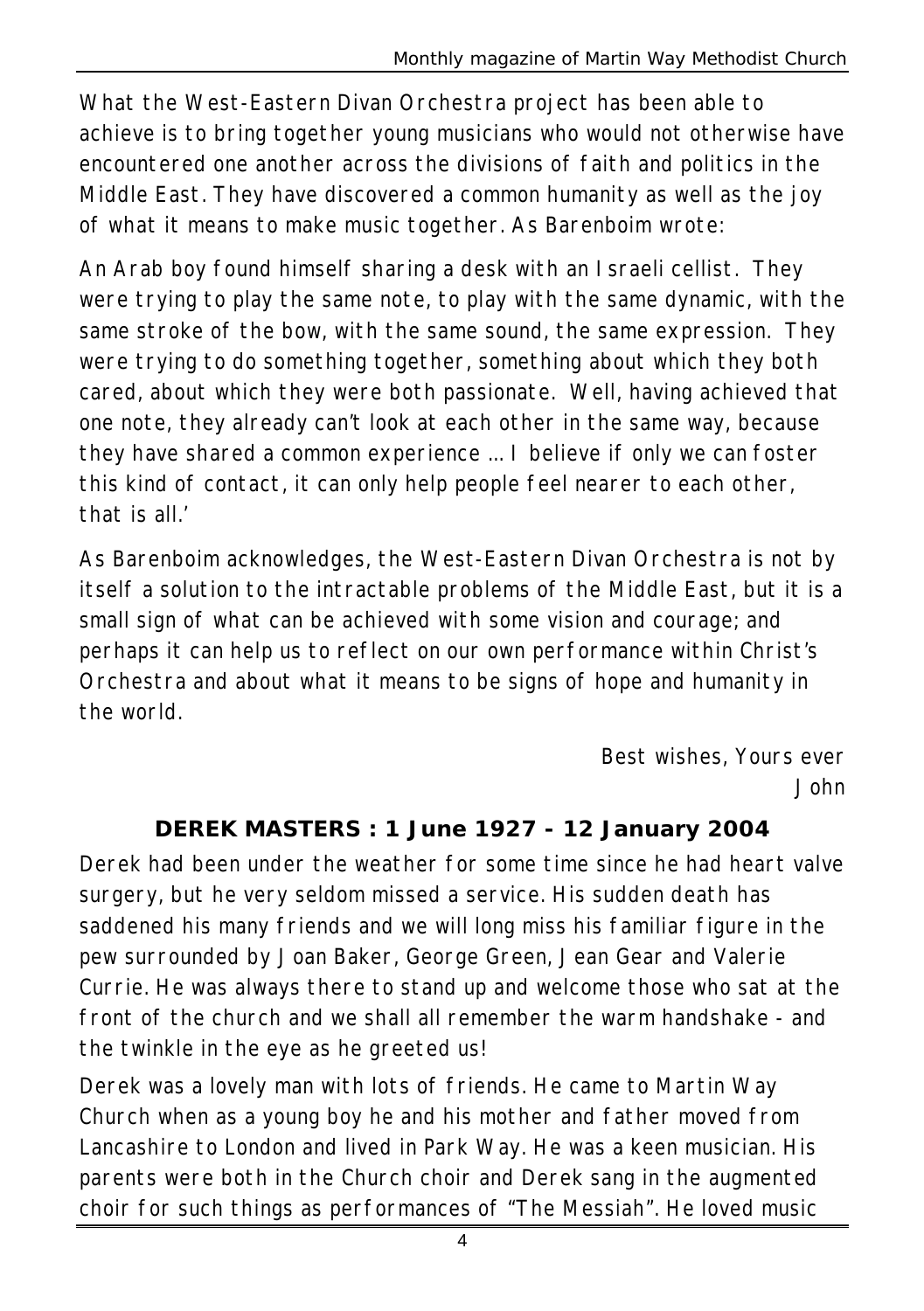of all kinds - unless it was in the minor key - and was very keen on Musicals. He was a founder member of a group formed by Mr Sidney Mead, called "The Martinettes" which produced programmes called 'Songs from the Shows ' and performed at many churches in the circuit as well as other venues. He was also a beautiful pianist.

During the Second World War he was a Bevan Boy down in the mines - not one of his happiest times. Later he worked in London in the Civil Service and he was much involved with the Coronation of our present Queen. He was proud to be a guest (with his mother) at Her Majesty's Garden Party at Buckingham Palace.

Derek was open minded and always prepared to try innovations, for example in church services, even if he did not at first approve or enjoy them.

He said very little about his life 'up North', but was very proud of his Northern roots. He kept to a regular routine. He was a regular shopper at Marks and Spencer in both Kingston and Kensington where a lot of the lady assistants knew him well! He did so much for his neighbours collecting prescriptions, visiting older people.

He was a very private person enjoying his own company. He always liked to spend the New Year on his own. He would go out of the front door which he closed. When it was twelve he entered and went to the back door to let out the Old Year. But he welcomed visitors. He would sit in his front room and passers by would wave to him and he would wave back. When working in his front garden people stopped to talk to him. He loved his garden knowing all the plants and always using the Latin names. If you needed information about a plant or shrub Derek was the person to ask. He was a regular visitor to Kew Gardens and Wisley where many people knew him. He also had an impressive collection of glass ornaments

He enjoyed "Coronation Street" and after his retirement, apart from when he was in hospital a few years ago, he saw every episode. He had always watched this programme with his mother and for him they were the extended family. He never opened the door or answered the telephone while it was on!

He had a lovely sense of humour and could always laugh at himself. An example - he loved chipolata sausages and once a week would buy half a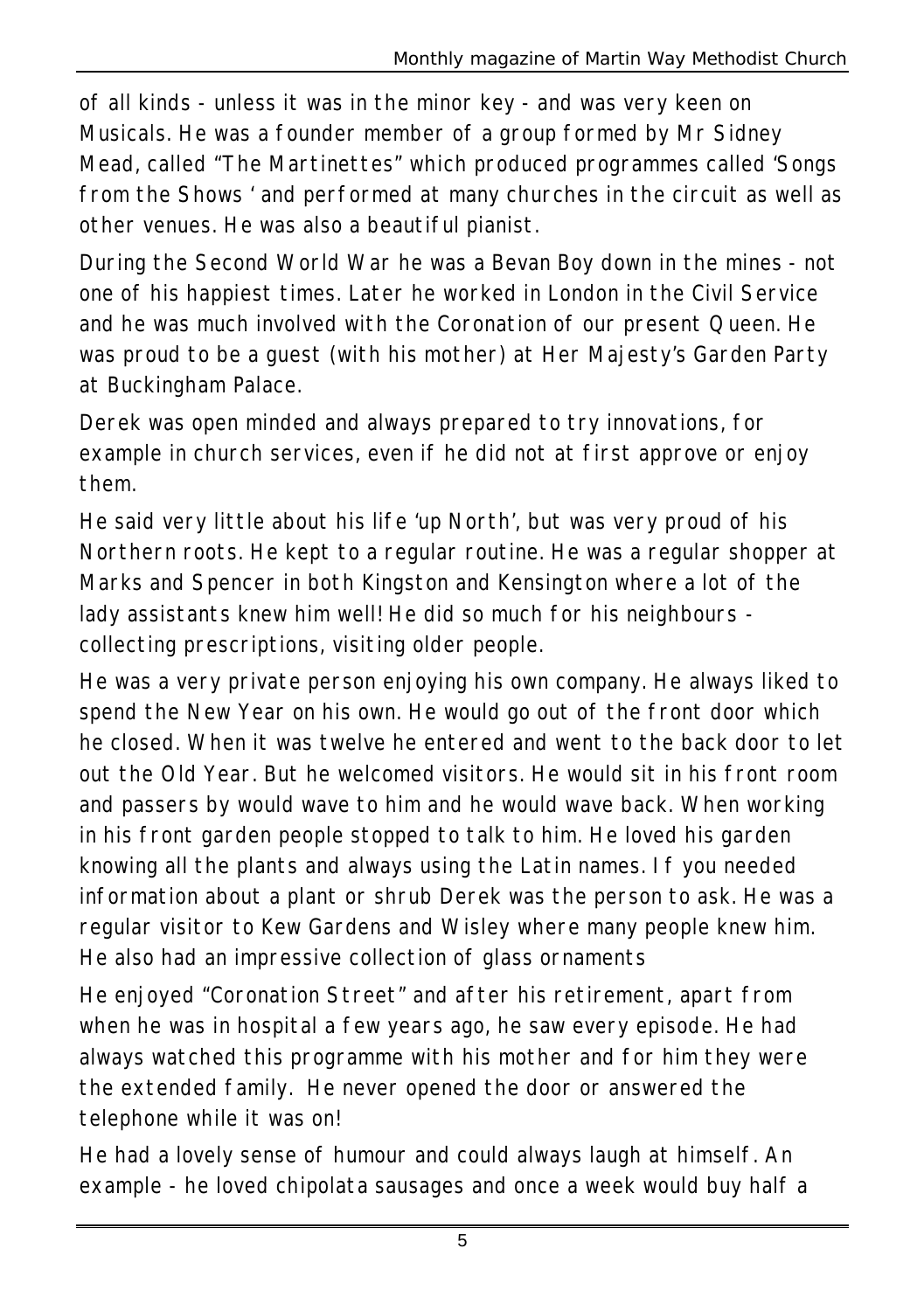pound, eight in all, for his evening meal. Putting four on a small plate he put the rest on the plate with his vegetables and ate them. On going into the kitchen to wash up, seeing the four lonely sausages he would eat one. After drying the dishes he would eat another and by the time he cleared they would all have been eaten. When Jean Gear asked why he didn't leave four uncooked in the frig or if cooked eat them all his reply was "Oh no, I couldn't". To solve this problem he then stopped buying them, so one birthday Jean bought eight chipolatas and gave them to him wrapped in gift paper. When he opened the parcel he almost cried with laughter He was a most devoted son, but when his mother died, life changed. It

was then that Irene Goldsmith invited him to spend Christmas with her family and that had been his custom ever since. He had the capacity to care about each member of the family throughout that time. This last Christmas he said "was perfect, the best yet". He knew he was loved by them all, including the children, for whom he will always be recalled as their "Christmas Derek". He will be remembered by everyone with affection for his courtesy, his consideration and his friendship.

**Please note that there will be a Memorial Service for Derek at Martin Way Methodist Church on Monday, 8th February at 7.30pm.**

## **HETTY FINCHAM : 1909-2004**

Christine and Ron Fincham and family would like to thank you all for your kind and comforting words of sympathy on the passing of their mother and grandmother Hetty, who enjoyed being a church member for 32 years Hetty died in St. Helier Hospital on 8 January. On 1 April she would have been 95. Born in Fulham and christened Marietta, she was the fourth and last surviving child in a family of six, two boys and four girls. When she was young she attended Sunday School at St. James Church, Curtain Street EC2. She married in 1929 and set up home in Battersea where her two children, Christine and Ron were born. The family moved to various places, settling in Merton Park in 1959. In 1968 Ron married Jean at Martin Way and after the death of her husband the following year Hetty started to attend regularly, becoming a Church member in 1971. She was a member of the Fellowship and Lunch Club as well as the Wednesday Games Club for older members. She had two grandchildren, John and Susan, both of whom were baptised at Martin Way.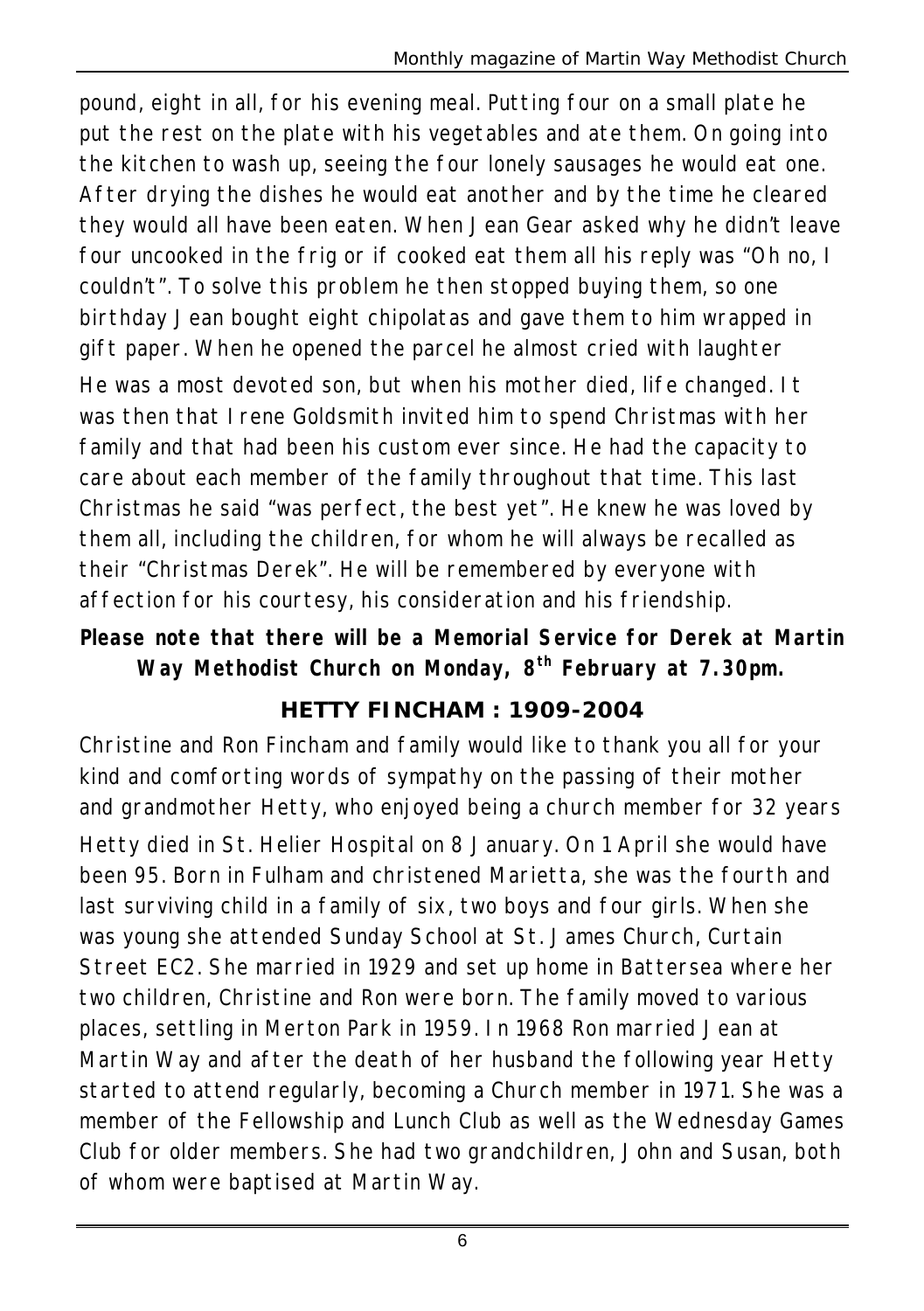Hetty's hobbies included Old Tyme Sequence Dancing which made her many friends and also crochet work. She crocheted many blankets for a wide number of charities. We shall remember her as a dear gentle lady with a wonderful smile

# **Women's World Day of Prayer – Friday, 5th March**

This year's Service comes from Panama and the theme is 'In Faith, Women Shape the Future'. Panama is a tropical country, about the size of Scotland, renowned for its wide variety of flora and fauna. After years of hardship and struggle it is now an independent nation, proud of the ethnic and racial diversity of its people and of its strong Christian heritage. As in many parts of the world, women are emerging as a major presence and force in public life and it is their faith and determination that the women of Panama celebrate in this Service.

10.30 am Christ Church Copse Hill Wimbledon :speaker Rev Jilly Pawson: crèche and coffee

8.00 pm Holy Trinity Church The Broadway Wimbledon: speaker Mrs Valerie Ashcroft: coffee afterwards

## **An Open Invitation**

Tuesday 30 March is the day of the Men's Supper Club annual service. It was on 1 April last year that we started our fundraising for "Wheels for the World". That effort has raised over £3000 and to round trhe year off there will be a guest speaker from "Wheels" at our service. Please come along on the evening at 7.30pm if you possibly can. I'm sure you won't regret it!

*Bill Cox*

## **Seekers Lent Group**

The Seekers Group becomes ecumenical during Lent and will be studying the course book used by the Churches Together in Merton Park. The theme this year is "Face to Face: growing into the image and likeness of God". We shall be meeting on Thursday afternoons for five weeks at Martin Way. We hope it will prove an excellent opportunity to get to know people from the other churches. Anyone who would like to join us would be most welcome.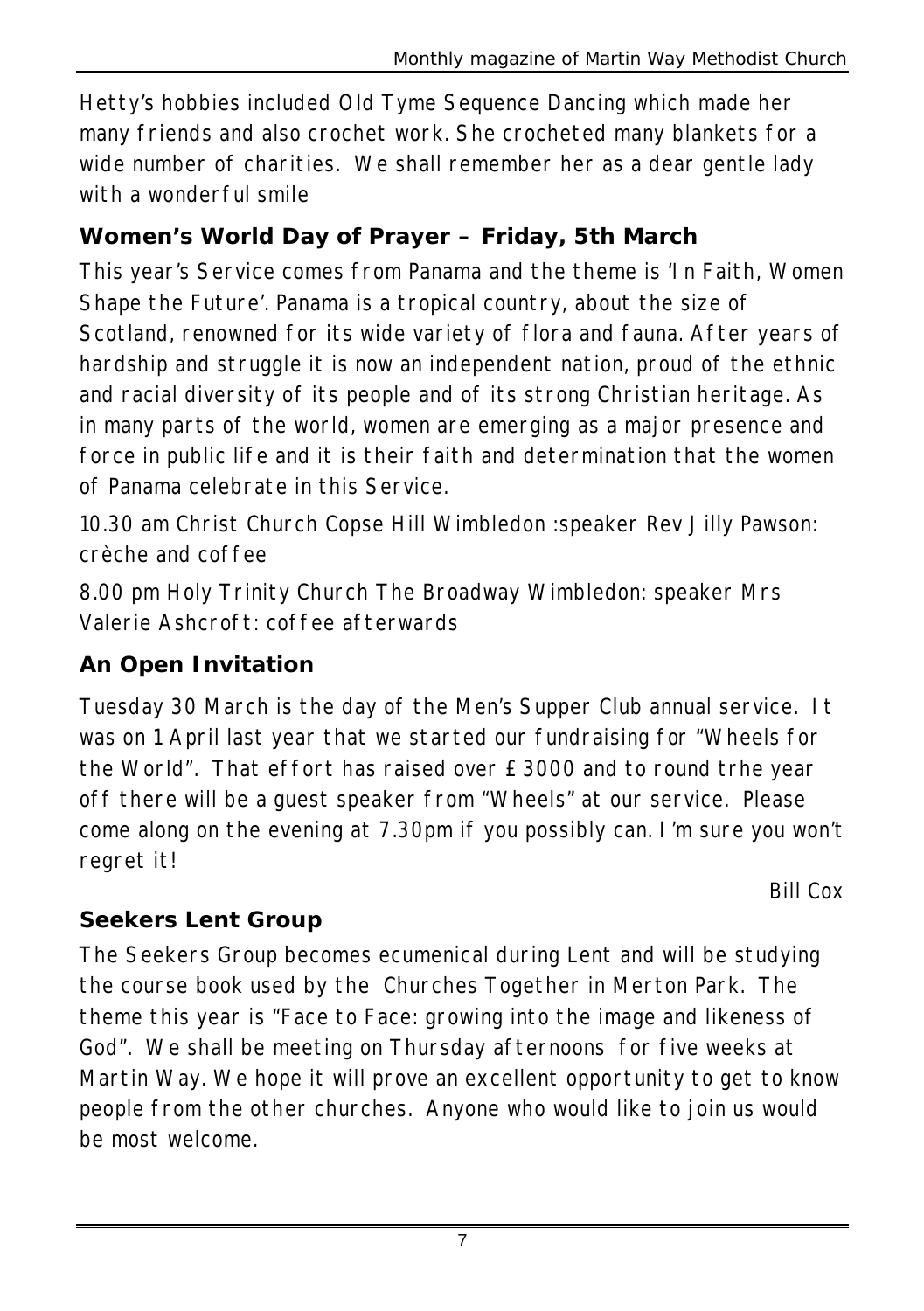### **NCH Says "Thank you"**

NCH have sent a letter of thanks for our cheque for £943 which comprised:-

- Two nights singing at Morden station £610
- Christingle Carol Service £115
- Collections at the Christmas Eve Communion Service and on Christmas Day £93
- Donations at the Christmas Tree Festival £ 125

## **Something To Ponder [originally sent as email]**

- If you woke up this morning with more health than illness .. you are more blessed than the million who will not survive this week.
- If you have never experienced the danger of battle, the loneliness of imprisonment, the agony of torture, or the pangs of starvation ... You are ahead of 500 million people in the world.
- If you can attend a church meeting without fear of harassment, arrest, torture or death ... you are more blessed than three billion people in the world.
- If you have food in the refrigerator, clothes on your back, a roof overhead and a place to sleep ...you are richer than 75% of this world.
- If you have money in the bank, in your wallet, and spare change in a dish somewhere ... you are among the top 8% of the world's wealthy.
- If your parents are still alive and still married ... you are very rare.
- If you hold up your head with a smile on your face and are truly thankful ... you are blessed because the majority can, but most do not.
- If you can hold someone's hand, hug them, or even touch them on the shoulder ... you are blessed because you can offer a healing touch.
- If you can read this message you have just received a double blessing in that someone was thinking of you, and furthermore, you are more blessed than over two billion people in the world that cannot read at all.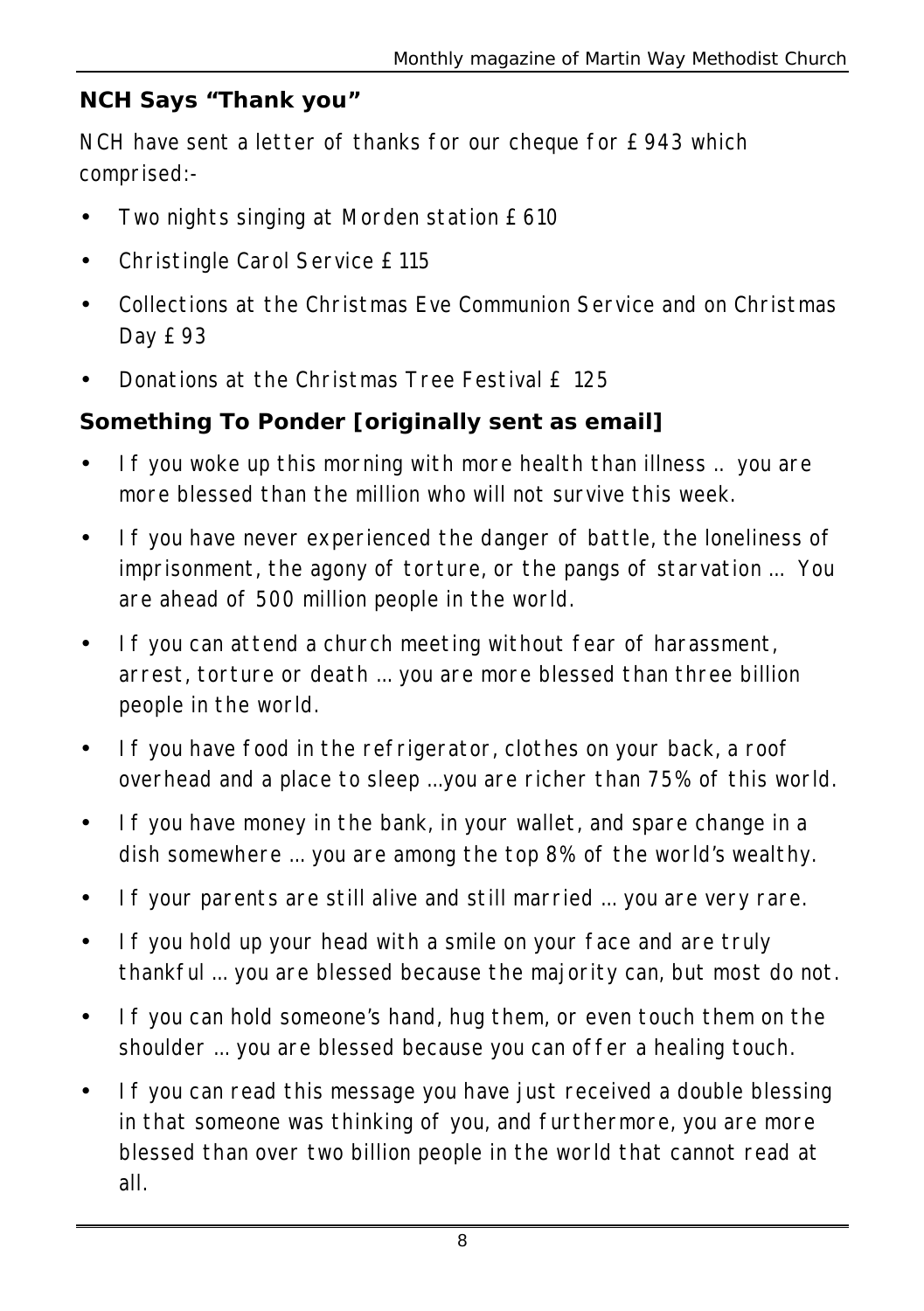#### **Quote - Unquote!**

Coming to terms with silence is a necessary element in self-knowledge and in prayer. Pascal claimed that 'most of man's troubles come from his not being able to sit quietly in his room'. The purpose of silence is to allow the heart to be still and to listen to God. In a culture that has almost outlawed silence, it is a matter of urgency that Christians create oases, centres in which inner silence can be cultivated.

The prayerful life is not one in which we say frequent prayers, but one in which nothing is done, said or listened to independently of God, so that all we are is permeated by him.

*Anne Long*

*Kenneth Leech*

*St. Augustine*

The best prayer is to rest in the goodness of God, knowing that that goodness can reach right down to our lowest depths of need.

*Julian of Norwich*

#### **Churches Together In Merton Park**

We come to God by love and not by navigation

**Working for Christian Unity**

*Churches Together in Merton Park consists of representatives of five local churches, St. Mary's, St. James', Martin Way Methodist, Merton Park Baptist and St. John Fisher. Previously known as the Merton Park Council of Churches, it has existed for approximately 40 years to promote church unity in the area. This article outlines the development of this ecumenical work and explains how the Churches Together group is considering how it can increase its effectiveness.*

The Merton Park Council of Churches was established some time in the 1960s. It was formed along with many other such councils, at the time when there was a wave of enthusiasm for, and interest in church unity work, fuelled by such matters as the work of the World Council of Churches, discussions between individual churches such as Anglicans and Methodists and the commitment to ecumenism in the Catholic Church which emerged after the Second Vatican Council.

Progress, universally, nationally and locally, was relatively rapid at first and there is no doubt that significant change occurred. To give some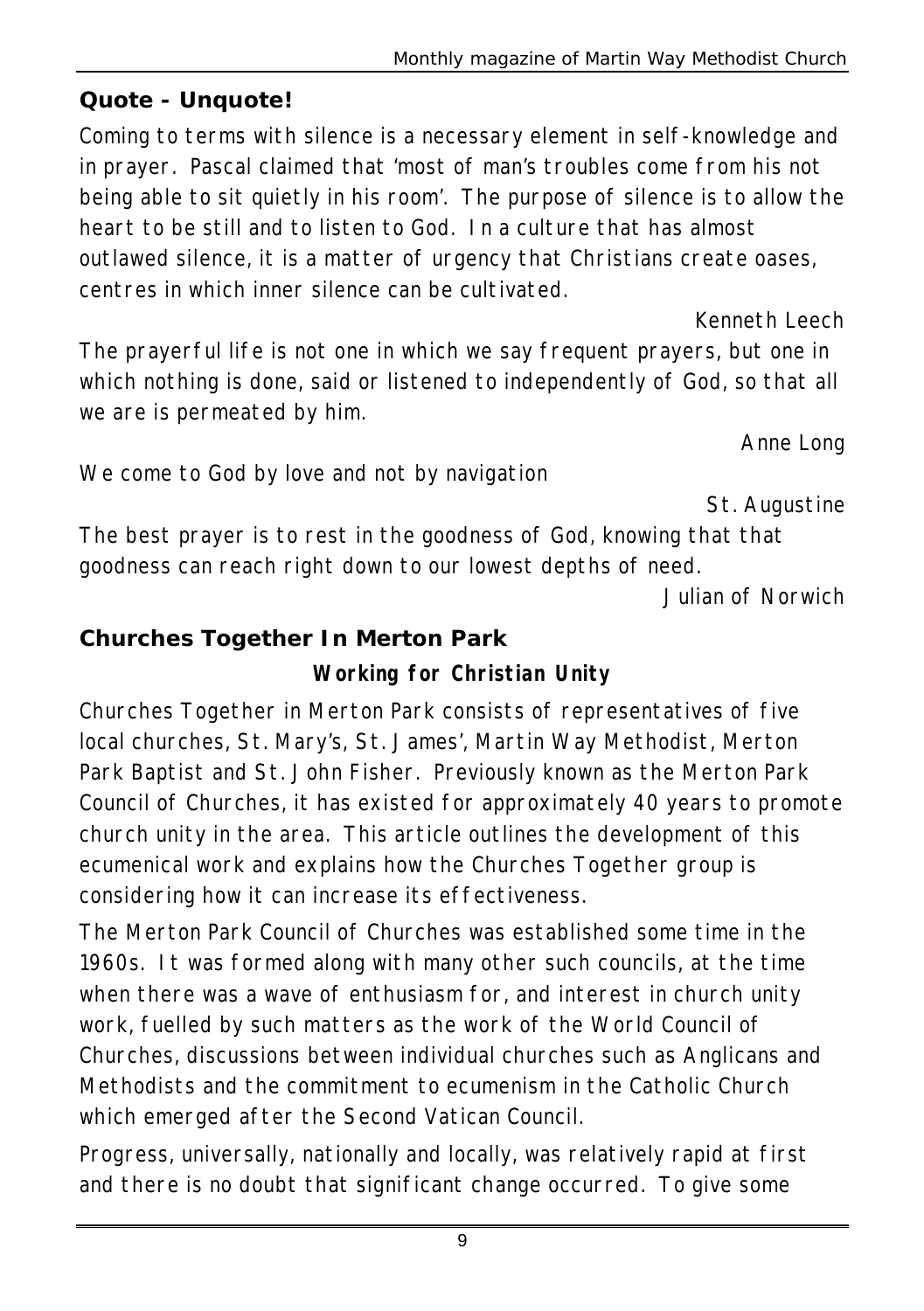examples of the developments over the period through the 1970s and 1980s, shared services, particularly during the Week of Prayer for Christian Unity, became commonplace; ecumenical discussion groups sprang up at all levels of the churches; church leaders began to share platforms to speak out on issues of common concern; and, possibly the most important change, it became generally recognised that Baptism, in whatever Christian denomination, provided entry to Christ's universal Church and that re-baptism was unnecessary if a person switched denominations.

The same was true in Merton Park. Through the Council of Churches, united services took place not only during the Week of Prayer for Christian Unity but also on other occasions; ecumenical discussion groups were held in Lent and sometimes beyond; various types of joint social events were organised; talks by invited speakers on a range of subjects were held and significantly, Christian Care was established as a joint witness to support the homeless and disadvantaged and, more prominently recently, asylum seekers in the area.

But by the end of the 1980s or early 1990s, development seemed to plateau, again at all levels. From being strangers, members of different churches had become friends, comfortable with each other. And, as often the way with friends, they became quite happy to be in each other's company, but further growing together ground to something of a halt. That remains the position. Churches Together in Merton Park (as Councils of Churches were re-named in the 1990s) still organises an annual unity service, Lent discussion groups and other events here and there but nothing new or different. Despite falling attendances, Christians now seem content in their own separate churches, lacking any impetus to want to ask themselves what next?

In view of this apparent stagnation, members of Churches Together in Merton Park have been asking themselves what its purpose and function should now be and what more it should be doing. They would be interested in hearing any views that members of the five churches may have. Some questions which may need to be asked are as follows:

• Do the churches really want to work closer together or are Christians satisfied with the partial unity that currently exists?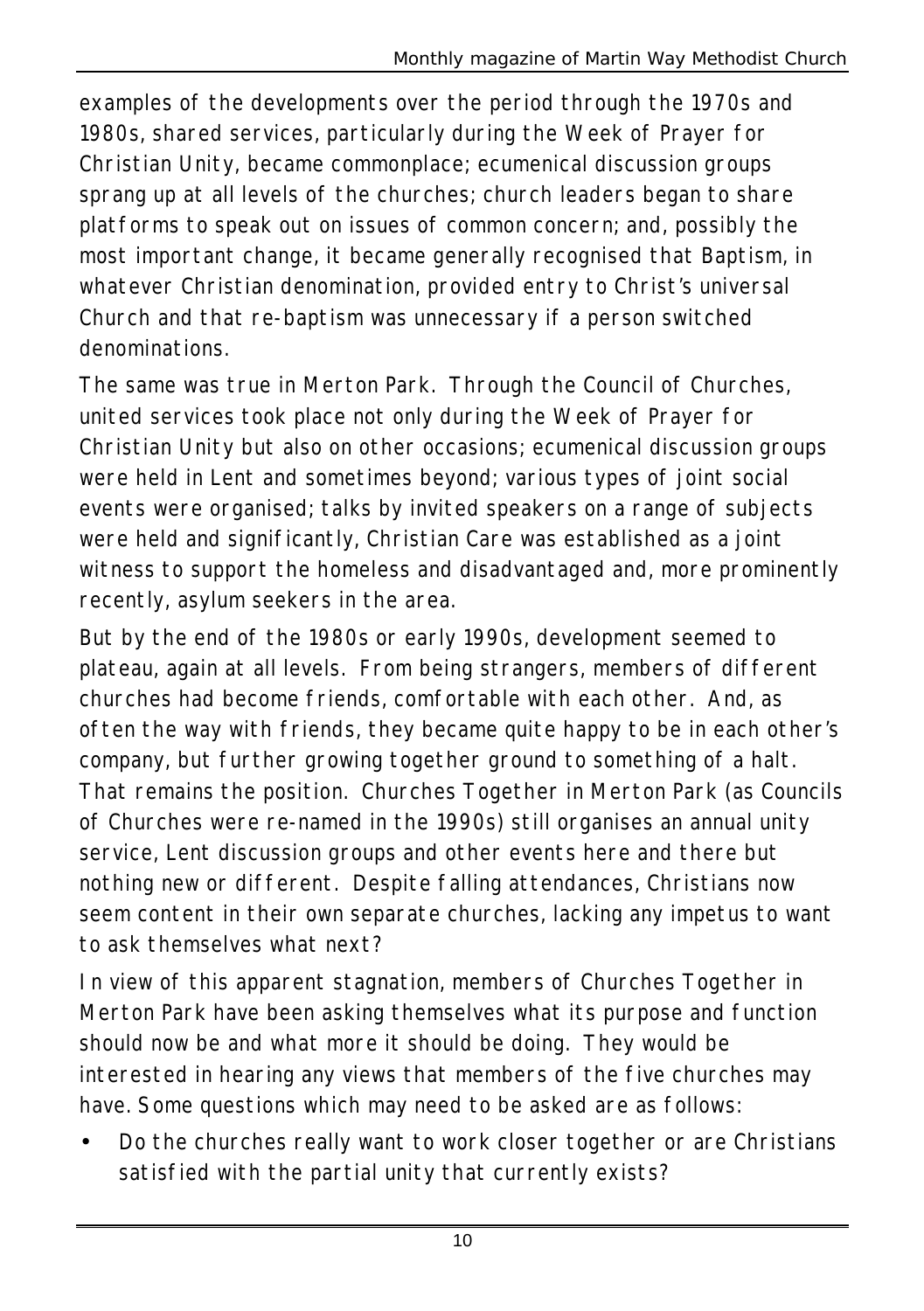- If the latter, how does that address Christ's plea for unity 'that we all should be one'"
- What more might the Churches Together in Merton Park group do?
- How can it encourage more of the congregations in the five churches to come together in the events already organised?
- Is there any real chance that the churches in Merton Park might be willing to enter a covenant as church leaders from the various denominations invite us to do? In brief terms, a covenant would mean our churches would agree formally to work together and that they would only do separately what they could not do together.

If you have any views, please pass them to either Gwen Wildman or Derek Heaton your Churches Together representatives.

> *Tom Kavanagh, Secretary Churches Together in Merton Park*

## **Thought for the Month**

We used to say "March winds and April showers bring forth May flowers", but that does not seem to be the case any more. March winds come at any time of the year. April no longer has the monopoly of showers or longer periods of rain. As for May flowers - there were two daffodils in full bloom in my garden on 12th January, they seemed to have a race to see which would be the first to open - and it ended in a dead heat! They were still going strong three weeks later.

Yes, the weather pattern has changed dramatically. We live in rapidly changing times in many respects. It is very difficult for us to think of things not changing. Yet the Bible tells us that "Jesus Christ is the same yesterday, today and forever." (Hebrews, Ch.13 verse 8). Everything else may change, but we can rely on God's eternal, unchanging love.

> Come to my heart, O thou wonderful love, Come and abide, Lifting my life till it rises above Envy and falsehood and pride, Seeking to be Lowly and humble - a learner of thee. *(Hymns & Psalms 691) Bill Cox*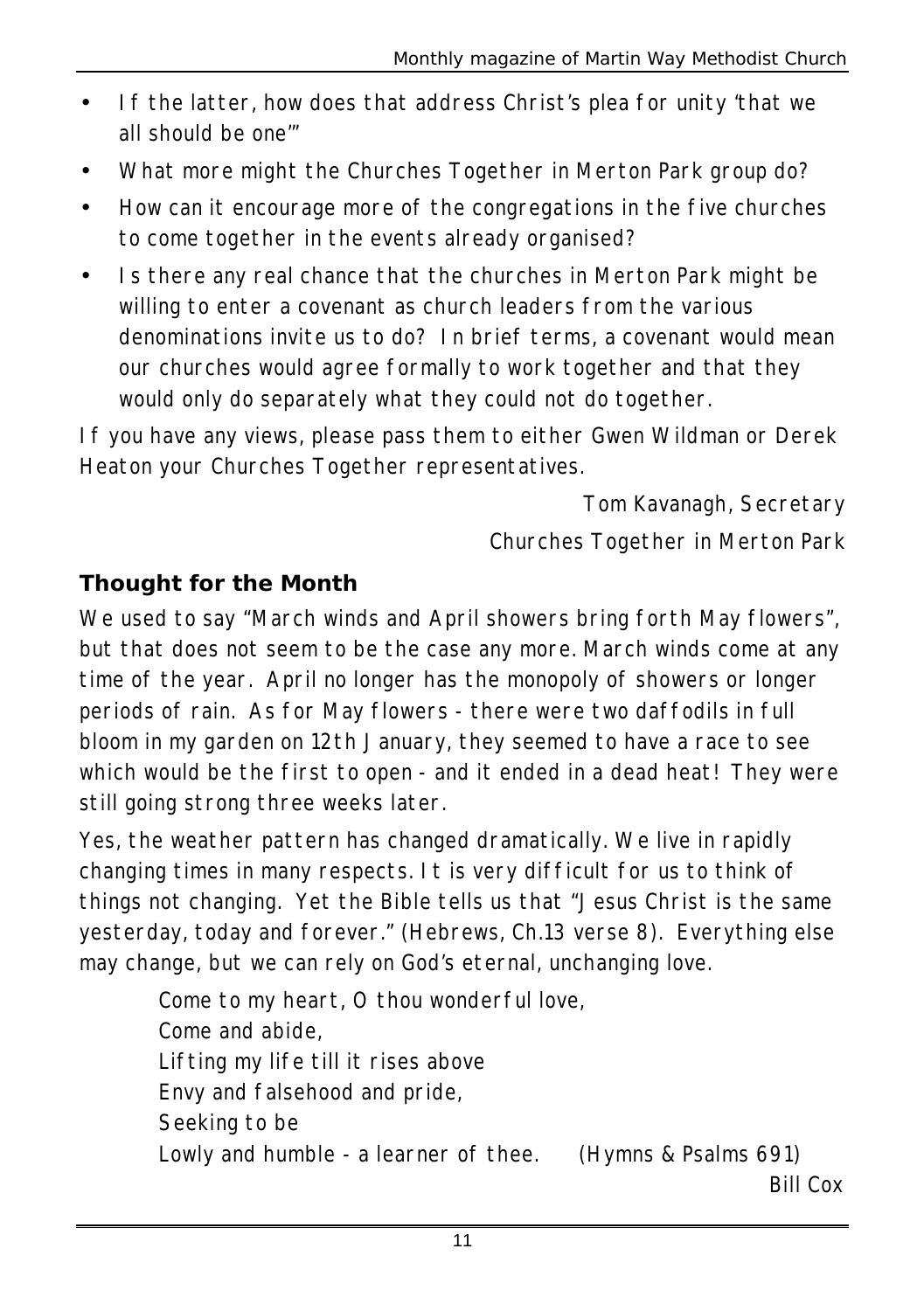## **Aids in India - What can one person do?**

AIDS in India could be spiralling out of control. The 35 state-level AIDS control societies and 735 NGOs working on the situation may still lack the resources to beat the disease, despite pouring in vast sums of donor money.

The director of India's National Aids Control Project talked of the need to integrate HIV/AIDS awareness and care throughout the community healthcare system. Christians have access to such a grassroots network that could be vitally important in helping communities with this.

A doctor working in India is convinced that the Church is essential to raising awareness and caring for people living with HIV/AIDS.

"My vision is to work through the Church because if any change is to come now in the AIDS scenario in India it has to be through the Church. And I have seen good results".

Lalita has trained church volunteers to train others in caring for people with HIV/AIDS in their communities as well as raising awareness. This is a powerful witness in a climate where people will refuse to use a hospital bed previously used by an AIDS patient; sometimes even the nurses are afraid to touch them.

She recalls a young boy with AIDS in hospital, being looked after by his father. He was deteriorating and had a particularly bad skin condition. The hospital called Lalita and asked her to come and see the boy. When he arrived, they said, "Please, will you just touch him?" She did so, asking "Why did you call me?" The answer came, "Because we knew no one else would touch him."

Now Lalita is calling on her fellow Christians to get more involved, "I think it is for the church to stand up in time of need," she says. "The crisis will reveal the Church's character"

Then she changes her mind: "Actually not the Church's but Jesus' character".

Pray for the 27 million people in India estimated to be infected with HIV; for all those who are crossing boundaries created by the ignorance and fear surrounding the disease, in an attempt to share the hope of Christ and bring dignity to the suffering.

*© Church Mission Society*